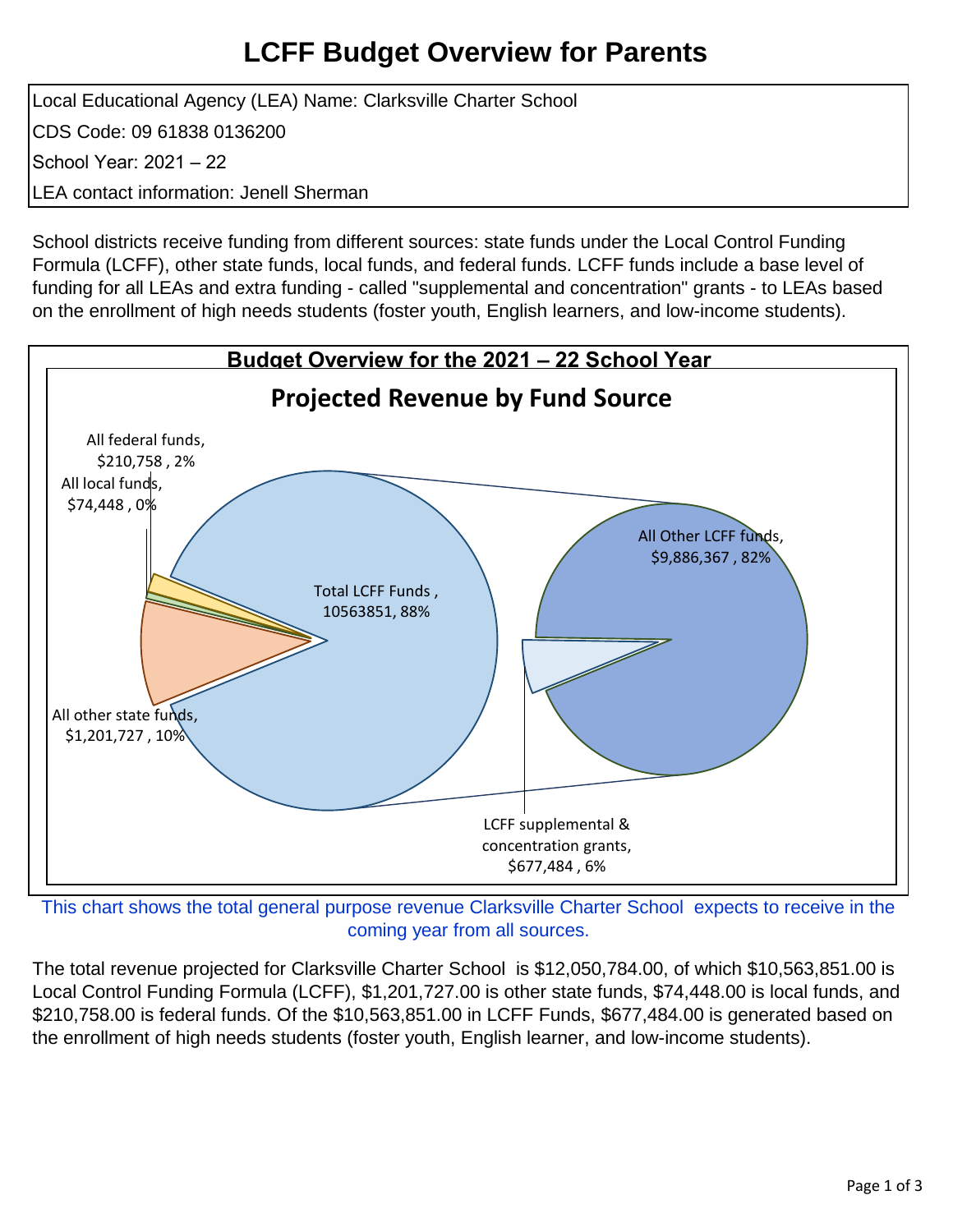# **LCFF Budget Overview for Parents**

The LCFF gives school districts more flexibility in deciding how to use state funds. In exchange, school districts must work with parents, educators, students, and the community to develop a Local Control and Accountability Plan (LCAP) that shows how they will use these funds to serve students.



This chart provides a quick summary of how much Clarksville Charter School plans to spend for 2021 – 22. It shows how much of the total is tied to planned actions and services in the LCAP.

Clarksville Charter School plans to spend \$16,310,969.00 for the 2021 – 22 school year. Of that amount, \$768,732.00 is tied to actions/services in the LCAP and \$15,542,237.00 is not included in the LCAP. The budgeted expenditures that are not included in the LCAP will be used for the following:

The budgeted expenditures not included in the LCAP will be used for the following: general operating and basic services;all certificated and classified salaries, operational costs such as rent, utilities, and maintenance, and student discretionary budgets for materials/supplies and enrichment classes instructional materials, textbooks, and consumables for teachers and students;all contracted services and other operational costs associated to maintaining the basic functioning of Clarksville Charter School and all Federal Title programs (Title I, II, III and IV.)

### Increased or Improved Services for High Needs Students in the LCAP for the 2021 – 22 School Year

In 2021 – 22, Clarksville Charter School is projecting it will receive \$677,484.00 based on the enrollment of foster youth, English learner, and low-income students. Clarksville Charter School must describe how it intends to increase or improve services for high needs students in the LCAP. Clarksville Charter School plans to spend \$768,732.00 towards meeting this requirement, as described in the LCAP.